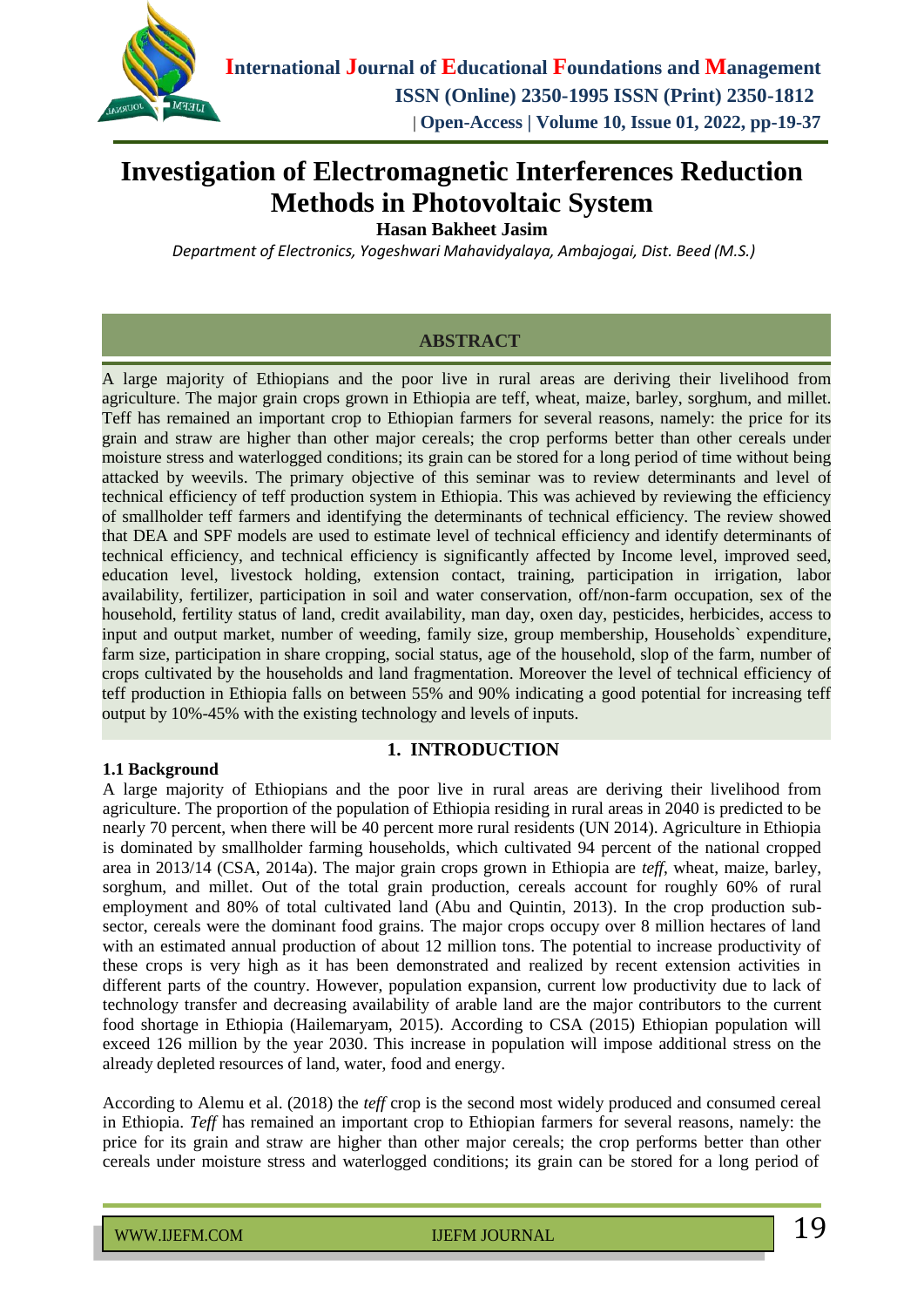time without being attacked by weevils. Real *teff* output on average accounted for 6.1 percent of the real GDP, while growth in real *teff* output accounted for 6.4 percent of the total growth in real GDP (or 0.67 percent of the 10.7 percent growth in real GDP). The evidence indicates that part of the growth in *teff* output has been driven by increases in cultivated area, which averaged 4 percent during the same period (Dorosh *et al*. 2015). *Teff* accounted for about a fifth of the nationwide agricultural area and was cultivated by nearly half of smallholder farmers during the 2004/05-2013/14 period (CSA 2005a-2014a). It is the most commercialized cereal crop in Ethiopia (Bachewe and Taffesse, 2015). Various staple crops dominate different parts of Ethiopia; however, *teff* is either the principal staple or among the most consumed crops in almost all parts of the country. Moreover, the demand for *teff* is elastic with respect to income. The share of spending on *teff* in food expenditure is highest in urban areas and increased by 3.4 percent nationwide between 2005 and 2010, during which time real income increased considerably and the share of all other cereals declined (Worku *et al,* 2014). As it is one of the most popular cereals in Ethiopia, it has been historically neglected compared with other staple crops. Furthermore, approximately 6 million households grow *teff* and it is the dominant cereal crop in over 30 of the 83 high-potential agricultural districts. In terms of production, *teff* is the dominant cereal by area planted and second only to maize in production and consumption. However, yields are relatively low (around 1.4 ton/ha.) and high loss rates (25-30% both before and after harvest) reduce the quantity of grain available to consumers by up to 50% (CSA, 2014).

### **1.1. Objectives of the seminar**

The general objective of the seminar is to review the technical efficiency of *teff* producing farmers in Ethiopia.

The specific objectives of the seminar are;

- 1. To explain the different efficiency measurement methodologies used to identifying technical efficiency factors,
- 2. To review the level of technical efficiency of *teff* production in Ethiopia,
- 3. To review the determinants of technical efficiency of *teff* production in Ethiopia.

### **2. TECHNICAL EFFICIENCY OF** *TEFF* **PRODUCING FARMERS**

#### **2.1. Concepts and Definitions of Technical Efficiency**

Farrell (1957) defined efficiency as the ability of farm"s production to attain optimum level of output from a given bundle of input. Many scholars used productivity and efficiency interchangeably and consider both as the measure of performance of a given firm. However, these two interrelated terms are not precisely the same things (Coelli, 1995). In simple term, production frontier defines the current state of technology in an industry, firms in that industry would presently be operating either on that frontier, if they are perfectly efficient or beneath the frontier if they are not fully efficient.

On the other hand, productivity improvements can be achieved in two ways. Once can either improve the state of the technology by inventing new ploughs, pesticides, rotation plans, etc. this is commonly referred to as technological change and can be represented by an upward shift in the production frontier. Alternatively one can implement procedures, such as improved farmer education, to ensure farmers use of the existing technology more efficiently.

This would be represented by the firms operating more closely to the existing frontier. It is thus evident that productivity growth may be achieved through either technological progress or efficiency improvement, and that the policies required to address these two issues are likely to be quite different. Production technology is commonly modeled by means of production function, which in the scalar output case specifies the maximum output obtainable from an input vector. The degree to which the actual output of a production unit approaches its maximum is the technical efficiency of production. Productivity is the quantity of a given output of a firm per unit of input. Technical efficiency (that part of efficiency which explains the physical performance of a firm) measures the relative ability of a firm to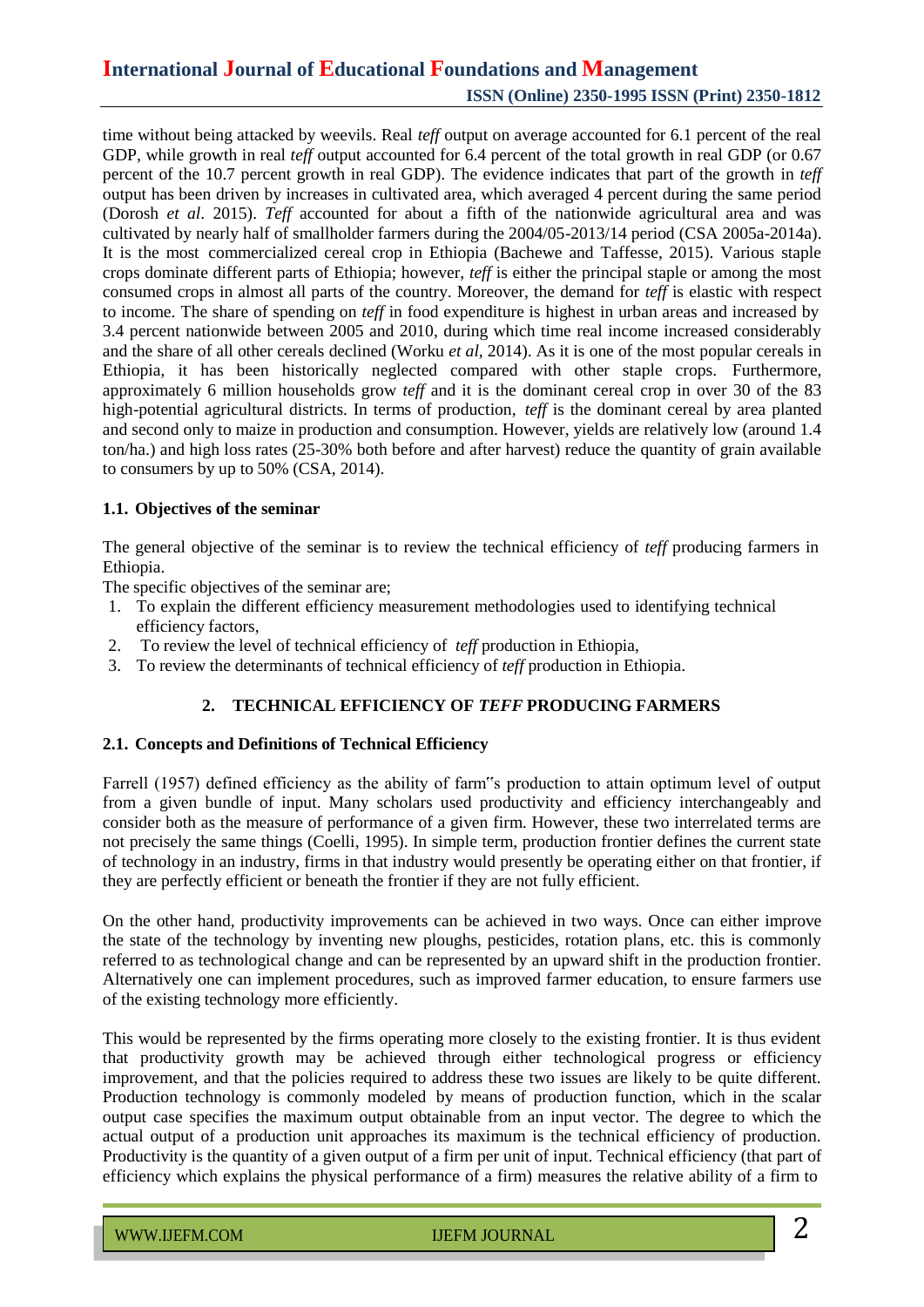get the maximum possible output at given input or set of inputs. Technically efficient firms are those firms that are operating on the production frontier that represents the maximum output attainable from each input level (Coelli, 1995). The concept of efficiency is considered with the relative performance of processes used in transforming given inputs into output. Farrell (1957) identified at least two types of efficiency. These are technical and allocative efficiencies. Technical and allocative efficiency (price efficiency) in production, which together comprises the economic efficiency are through the use of frontier production function. While technical efficiency relates the physical input with the optimum level of output that can be produced at a given level of technology, Allocative efficiency reflects the ability of a firm to use the inputs in optimal proportions, given their respective prices and the production technology. Economic efficiency is the multiplicative product of technical and allocative efficiencies.

The simple and straight forward way of measuring efficiency of a farm could be yield per hectare. However, given output is a function of multiple inputs in the reality, this is very simplistic way of measurement in that it only considers a single input of production, land. The other technique is to use the conventional econometric analysis, which generally assumes that all producers always manage to optimize their production process. However, there are discrepancies between production amount and production values even if the enterprises have identical technological constraints. This depends upon different productive capabilities and less favorable utilization resources by some enterprises (Burhan, Ceylan, and Hatice, 2009).

The traditional, least squares-based, regression techniques attribute all departures from the optimum exclusively to random statistical noise. However, producers do not always succeed in optimizing their production. Therefore, it is desirable to recast the analysis of production away from the traditional functions towards frontiers (Kumbhakar and Lovell, 2000). Thus production frontier characterizes the minimum input bundles required to produce a given level of output or the maximum possible level of production of output from a given level of inputs, commonly called technical efficiency. Even though there is some similarity between terms production efficiency and technical efficiency, however, they are not same. The simplest way to differentiate production and technical efficiency is to think of productive efficiency in terms of cost minimization by adjusting the mix of inputs*,* whereas TE is output maximization from a given mix of inputs (Palmer and Torgerson, 1999).

According to Coelli (1995) in analyzing efficiency, fitting a frontier model performs better than Ordinary Least Square (OLS) regression. The two main benefits of estimating the frontier function, rather than average (e.g. OLS) functions, are that:

- i. Estimation of an average function will provide a picture on the shape of technology of an average firm, while the estimation of the frontier function will be most heavily influenced by the best performing firm and hence reflect the technology they are using.
- ii. The frontier function represents a best practice technology against which the efficiency of firms within the industry can be measured. It is this second use of frontiers, which leads to widely application of estimating frontier functions.

#### **2.2. Approaches of efficiency measurement**

Basically there are two approaches in measuring efficiency: input oriented and output oriented. The output oriented approach deals with the question "by how much output could be expanded from a given level of inputs?" Alternatively one could ask "by how much can input of quantities be proportionally reduced without changing the output quantity produced?" This is an input oriented measure of efficiency. However, both measures will coincide when the technology exhibits constant returns to scale, but are likely to vary otherwise (Coelli andBattese, 2005).

#### **2.2.1. Input-oriented efficiency measures**

The concept of input-oriented measures of efficiency of a firm which uses two inputs  $x_1$  and  $x_2$  to produce a single output y, under the assumption of constant return to scale can be illustrated in Figure1.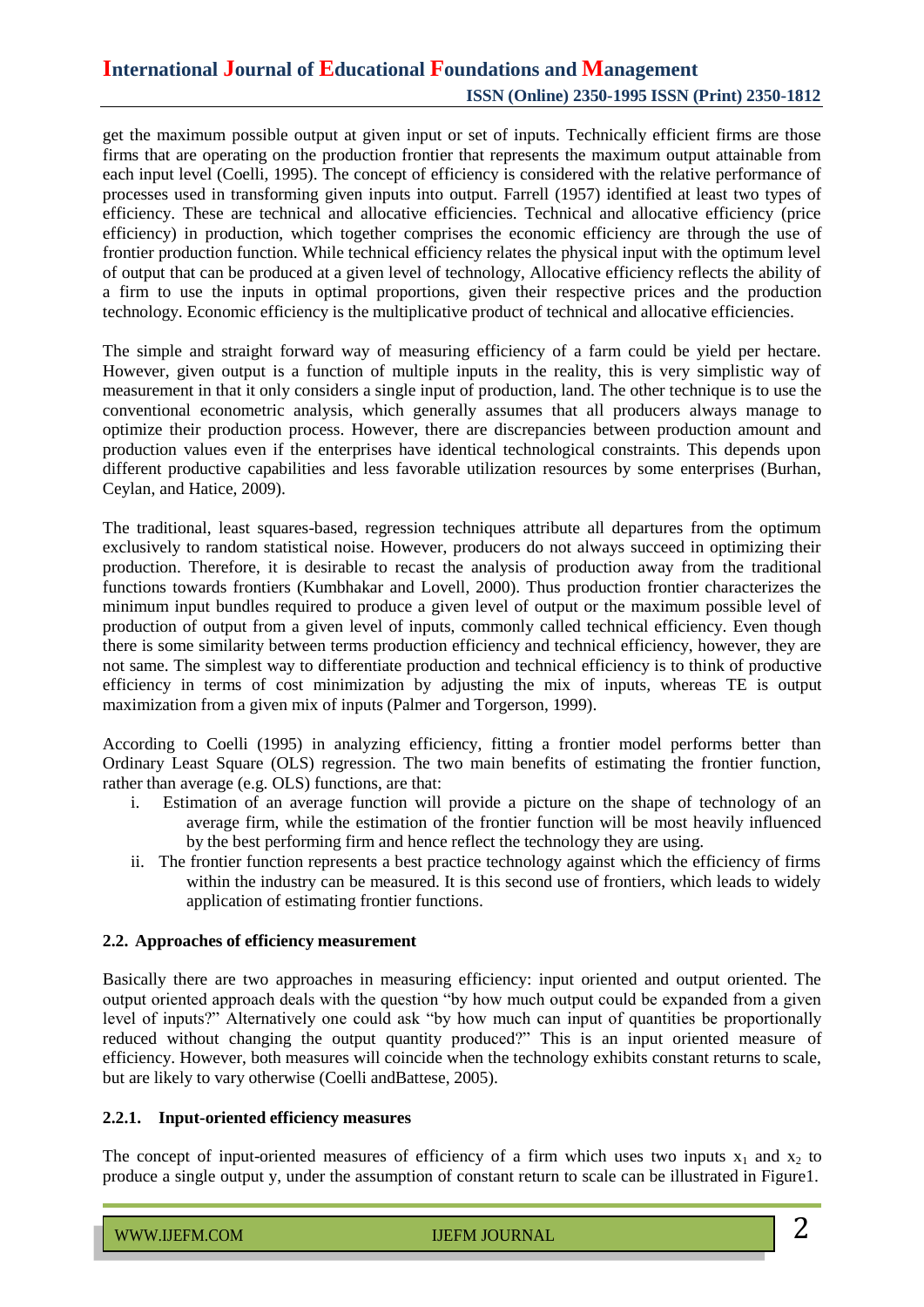Two inputs  $x_1$  and  $x_2$  are represented on horizontal and vertical axes respectively. EE\* represents an isoquant of a fully efficient firm. All points on this iso-quant represent technically efficient production. Assume a firm is producing at point A as shown in Figure 1; this firm produces the same level of output as is produced by the fully efficient firm. To define the technical efficiency (TE) of this firm, a line is drawn from the origin to the point A. This line crosses the iso-quant at the point C. In the case of a fully efficient firm,  $y^*$  amount of output (y) is produced using inputs  $(x_1$  and  $x_2$ ) at point C whereas in case of the observed firm, operating at A, additional inputs are used to produce y\* amount of output (y). Therefore, observed firm, operating at A, does not use inputs efficiently. The technical efficiency of the observed firm can be defined as the ratio of the distance from the point C to the origin over the distance of the point A from the origin:



Figure 1: Input-oriented measures for technical, allocative and economic efficiencies Source: Reproduced from Coelli *et al.* (1998).

The distance CA represents the technical inefficiency of the observed firm, which is the amount by which all inputs could be proportionally reduced without reduction in output. The value of TE lies between 0 and 1. A firm is technically efficient if it has TE equal to 1. If the value of TE is less than 1, the firm is technically inefficient. If input prices are given, allocative efficiency (AE) can also be calculated. A line DD*\** is drawn tangent to the iso-quant EE*\** at the point C\*. The line DD\* represents an iso-cost line showing all possible quantities of the two inputs, given their relative market prices that would cost the same amount to the firm. Slope of the iso-cost line represents the input price ratio. For output quantity produced at point C, the best use of inputs is at point C\**,* because it represents the minimum cost. The allocative efficiency of the firm is defined as:  $AE = \frac{1}{2}$  (2)

$$
AE = \frac{OB}{OC}
$$

At point C\* a farm is both technically and allocatively efficient. Distance BC represents the reduction in production cost that would occur if production were to occur at allocatively and technically efficient point C\*, instead of at technically efficient but allocatively inefficient point C. Value of allocative efficiency lies between 0 and 1. A value of 1 indicates that the firm is allocatively fully efficient while value less than 1 indicates that the firm is allocatively inefficient.

The economic efficiency (EE) is defined as the product of technical and allocative efficiency.  $EE = TE \times AE$  (3)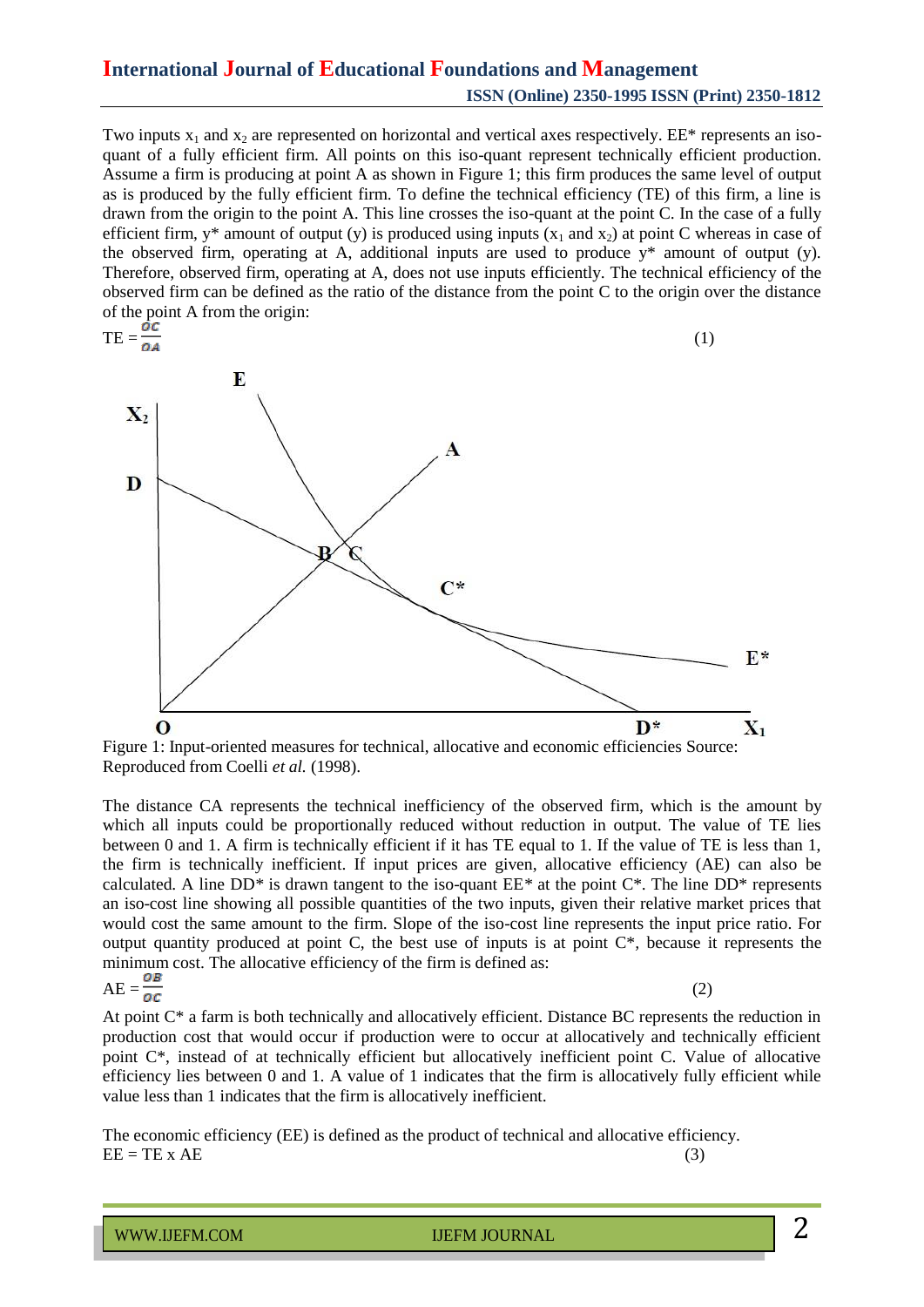| ос ов<br>$EE = \frac{DE}{OA} \times \frac{OB}{OC}$ | (4) |
|----------------------------------------------------|-----|
| $\overline{EE} = \frac{OB}{OA}$                    |     |

Value of economic efficiency is bounded between 0 and 1. Value of 1 indicates that the firm is economically fully efficient while value less than 1 indicates that the firm is economically inefficient.

#### **2.2.2. Output-oriented efficiency measures**

The output oriented measures of efficiency focuses on the changes in output of a firm that may be achieved when using the same quantity of inputs. The concept of output-oriented

Measures of efficiency of a firm producing two outputs  $(y_1$  and  $y_2)$  with one input can be illustrated using Figure 2. Two outputs  $y_1$  and  $y_2$  are represented on horizontal and vertical axes respectively. AA\* is a production possibility curve showing different combinations of two outputs  $(y_1$  and  $y_2)$  produced using a given level of input  $(x_1)$ . AA\* production possibility curve represents a technically efficient practice. Any firm that is producing at this curve is said to be a technical efficient firm. A firm that is producing at point B is technically inefficient firm because it lies below the production possibility curve AA\* that represents the upper bound of production possibilities. To define the technical efficiency of the observed firm producing at point B, a line is drawn from the origin to the point B. This line crosses the production possibility curve at point C. The observed firm uses the same input level as is used by the fully efficient firm, operating at point C. The technical efficiency of the observed firm is defined by the ratio of the distance of the point B to the origin over the distance from the point C to the origin. *TE = OB/OC* The distance BC represents the level of technical inefficiency. It is the amount by which outputs could be increased without requiring extra inputs.



Figure 2: Output-oriented measures for technical, allocative and economic efficiencies Source: Reproduced from Coelli *et al.* (1998)

If there is price information it is possible to calculate allocative efficiency. Line EE\* represents an isorevenue curve which is drawn tangent to the production possibility curve at  $F^*$ . The line OB meets it at point D. The allocative efficiency of the observed firm is defined by the ratio of the distance of point C to the origin over the distance of point D to the origin.

$$
AE = \frac{oc}{ob}
$$
  
The economic efficiency of the observed firm is defined as: (6)

 $\text{EE} = \frac{\partial B}{\partial c} \times \frac{\partial c}{\partial D}$  (7)

WWW.IJEFM.COM IJEFM JOURNAL

2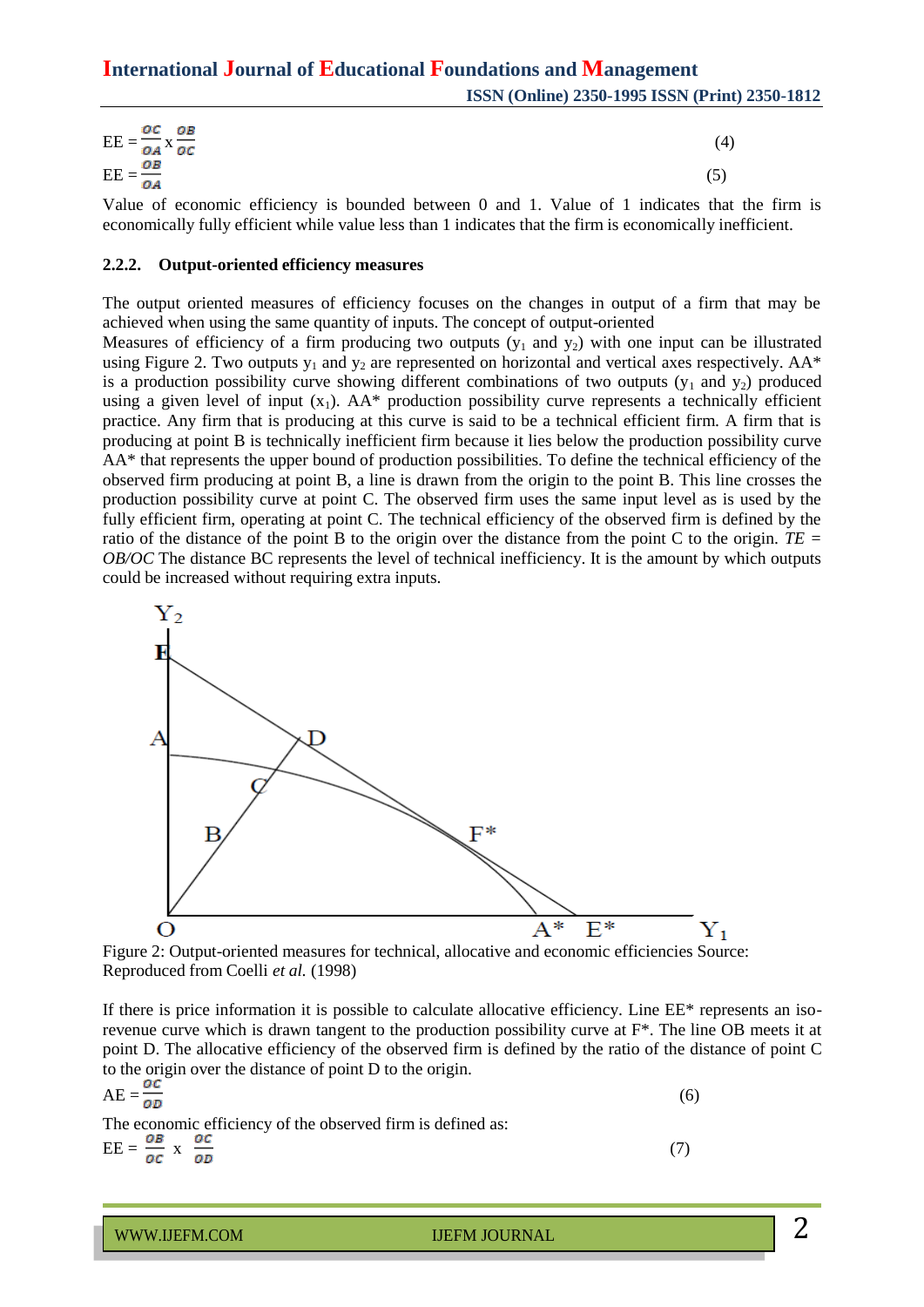$\text{EE} = \frac{OB}{OD}$  (8)

## **2.3. Models of Efficiency Measurement**

Agriculture is a key in economic development in developing counties. The adoption of new technologies designed to improve farm output and then increase farmer income. The measurement of technical inefficiency in the agricultural sector of developing and developed counties has received attention since the late eighties from an increasing number of researchers, as the frontier approaches to efficiency measurement have become more popular. The production frontier approach to technical inefficiency measurement makes it possible to distinguish between shifts in technology from movements towards the best-practice frontier. By estimating the best practice production function (an unobservable function) this approach calculates technical efficiency as the distance between the frontier and the observed output. Two different groups of technique have been used to measure technical efficiency under the frontier approach, which differ in the assumptions imposed on the data; non-parametric linear programming technique (Data Envelopment Analysis, DEA), and the Parametric Stochastic Frontier Approach (SFA).

#### **2.3.1. Non-parametric frontier model**

The non-parametric approach has been traditionally assimilated into Data Envelopment Analysis (DEA); a mathematical programming model applied to observed data that provides a way for the construction of production frontiers as well as for the calculus of efficiency scores relatives to those constructed frontiers. Data Envelopment Analysis (DEA) is a non-parametric method and can easily handle multiple input and output. Moreover, in DEA, application inputs and output can have very different units of measurement without requiring any a priori trade off or any input and output prices. An input oriented BCC/ Banker- charnes-cooper model/ suggested an extension of the CRS DEA model and the model is given below for N decision making unit (DMU), each producing M outputs by using K different inputs (Coelli *et al*., 1998).

 $\text{Min }_{\varphi} \lambda \Phi$  (9) Subject to

 $-y_i + Y \lambda \hat{p}$ 

 $Φx_i - Xλ$  $\partial$ 

NIλ=1,  $\lambda$  20

Where  $\Phi$  is a scalar, NI is convexity constraint and  $\lambda$  is N x 1 vector of constants. Y represents output matrix and X represents the input matrix. The value of  $\Phi$  will be the efficiency score for the i<sup>th</sup> firm. This linear programming problem must be solved N times, once for each firm in the sample. A Ф value of 1 indicates that the firm is technically efficient according to the Farrell (1957) definition.

DEA does not impose any assumptions about functional form; hence it is less prone to misspecification. Further, DEA does not take it in to account random error. It is not subject to the problems of assuming on underlying distribution about the error term. However, since DEA cannot take account of such statistical noise, the efficiency estimates may be biased if the production process is largely characterized by stochastic elements but this technique is not the matter of this study.

#### **2.3.2. Parametric frontier models**

With respect to parametric approaches, these can be subdivided into deterministic and stochastic models. The first are also termed "full frontier" models. They envelope all the observations, identifying the distance between the observed production and the maximum production, defined by the frontier and the available technology, as technical inefficiency. The deterministic model assumes that any deviation from the frontier is due to inefficiency, while the stochastic approach allows for statistical noise. A further classification of frontier models can be made according to the tools used to solve them, namely the distinction between mathematical programming and econometric approaches. The deterministic frontier functions can be solved either by using mathematical programming or by means of econometric techniques. The stochastic specifications are estimated by means of econometric techniques only.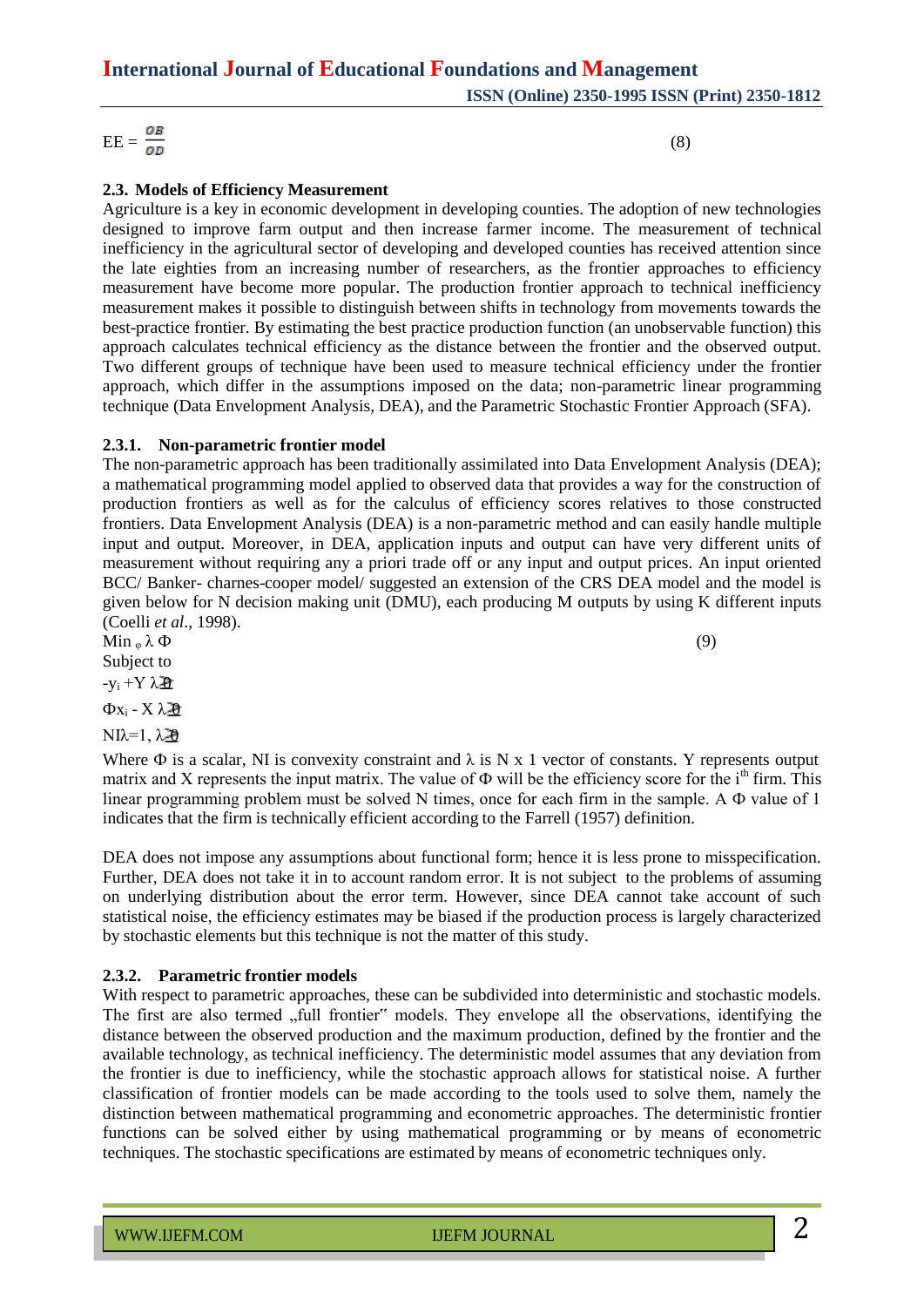Coelli *et al.* (1998) recommended that SPF is more appropriate than DEA and deterministic models in agricultural applications, especially in developing countries, where the data are heavily influenced by measurement errors, and the effect of weather, disease, etc plays a significant role.

#### **2.3.2.1. Deterministic models**

The parametric deterministic models used for measuring technical efficiency. We assume that production can be modeled as;

$$
y_i = \alpha + \beta' x_i - u_i \tag{10}
$$

Where  $u_i \geq 0$  represents inefficiency and all variables are specified in logarithms. In this case,

 $DF_i = \exp(-u_i)$  (11)

It is the Debreu-Farrell measure of technical efficiency. It is not necessary to restrict the production function to Cobb-Douglas. This functional form is chosen to be consistent with Aigner and Chu (1968) for convenience. Alternatively, the flexible Trans log production function, which is linear in the parameters, can be specified. This technique is considered deterministic because the stochastic component is completely generated by inefficiency and measurement error is assumed away. Following Greene (1980) the deterministic model can be estimated using OLS. In this case, the slope parameters are estimated consistently, but the intercept is biased. Greene shows that a consistent estimate of a can be obtained by shifting the OLS line upward so that the largest adjusted residual is zero. If the true error term is composed of a normally distributed noise term and a non-negatively distributed inefficiency term, then OLS is not maximum likelihood but still produces unbiased and consistent estimates of the slope parameters. Hence, there will be minor differences between the estimated slope parameters from the stochastic frontier and OLS regressions. Correcting the intercept from an OLS regression is only one deterministic approach. Aligner and Chu (1968) developed linear and quadratic programming alternatives. The deterministic specification, therefore, assumes that all deviations from the efficient frontier are under the control of some circumstances out of the agent"s control that can also determine the suboptimal performance of units. Regulatory-competitive environments, weather, luck, socioeconomic and demographic factors, uncertainty, *etc.,* should not properly be considered as technical efficiency. The deterministic approach does so, however. Moreover, any specification problem is also considered as inefficiency from the point of view of deterministic techniques. On the contrary, stochastic frontier procedures model both specification failures and uncontrollable factors independently of the technical inefficiency component by introducing a double-sided random error into the specification of the frontier model.

#### **2.3.2.2. Stochastic frontier model**

The stochastic frontier approach which was introduced by Meeusen and van den Broeck (1977) and Aigner *et al.* (1977), reversed the conventional belief that deviations from the production frontier are due to inefficiency of the producing units (i.e., factors under the control of the producers, which may not be true). Hence, stochastic estimations of technical efficiency incorporate a measure of random error, which is one component of the composed error term of a stochastic production frontier. This model acknowledges the fact that factors, which are outside the farmers" control, can also affect the level of output. So it made possible to find out whether the deviations in production from the frontier output is due to firm specific factors or due to external random factors.

The primary advantage of the stochastic frontier production function is that it enables one to estimate farm specific technical efficiencies. The measure of technical efficiency is equivalent to the production of the  $i<sup>th</sup>$  farm to the corresponding production value if the farm effect  $u_i$  were zero. However, the estimation of efficiency using stochastic method requires a prior specification of functional form and needs distributional assumptions (half-normal, gamma, truncated, etc.) for the estimation of U<sub>i</sub>, which cannot be justified given the present state of knowledge (Coelli, *et al*, 1998). The stochastic frontier production model incorporates a composed error structure with a two-sided symmetric term and a onesided component. The one-sided component reflects inefficiency, while the two-sided error captures the random effects outside the control of the production unit including measurement errors and other statistical noise typical of empirical relationships. Hence, stochastic frontier models address the noise problem that characterized early deterministic frontiers. Stochastic frontiers also make it possible to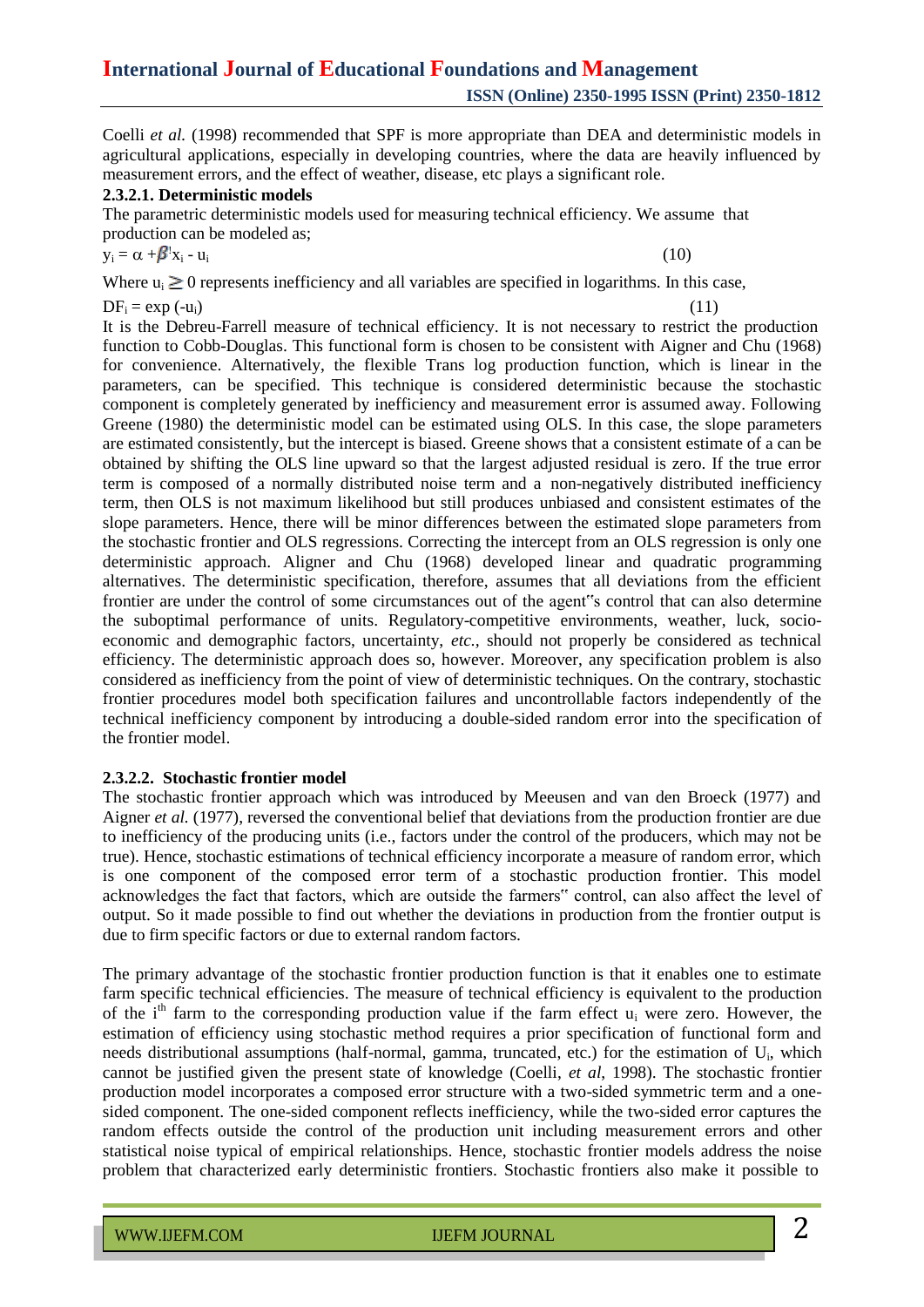estimate standard errors and to test hypotheses, which were problematic with deterministic frontiers because of their violation of certain maximum likelihood (ML) regularity conditions (Schmidt, 1976).

In stochastic frontier method, technical efficiency is measured by estimating a production function. Different production functions such as Cobb-Douglas, Trans-log, Transcendental, and Quadratic etc. can be used to estimate the frontier. The Trans-log and Cobb-Douglas specifications are commonly used functional forms to estimate the frontier; but both have their merits and demerits. Therefore, the method avoids the imposition of unwarranted structures on both the frontier technology and the inefficiency component that might create distortion in the measurement of efficiency (Shafiq and Rehman, 2000). The choice is made on the basis of the variability of agricultural production, which is attributable to climatic hazards, and insect pests; Moreover, all information gathered on production is usually inaccurate since small farmers do not have updated data on their farm operations.

#### **2.4. Level and determinants of Technical Efficiency in Ethiopia**

In Ethiopia, a number of researches are conducted on efficiency of farmers in different regions using different models and different variables in order to measure and identify the level and sources of technical efficiency or inefficiency respectively.

Solomon (2012) measured the level of technical, allocative and economic efficiencies of wheat seed production and identified factors affecting them in Womberma Woreda of West Gojjam zone, Amhara National Regional State. Stochastic production frontier model was used to estimate technical, allocative and economic efficiency levels, whereas Tobit model was used to identify factors affecting efficiency levels. His results indicated that mean of TE, AE and EE of sample households were 79.9%, 47.7% and 37.3%, respectively. His result also showed that interest in wheat seed business and total income positively and significantly affects TE while total expenditure has a negative and significant effect. Education level and livestock ownership have a significant positive impact on AE and EE while participation in share cropping and total cultivated land have a significant negative effect on allocative and economic efficiencies, respectively.

Endrias *et al. (*2013) by applying DEA model that the average technical efficiency of maize production in Wolaita and Gamo Gofa Zones of Southern Nations, Nationalities and Peoples Region of Ethiopia was found to be about 0.40. This investigates that if the average farmer in the sample was to achieve the technical efficiency level of its most efficient counter-part, then the average farmer could realize 60 percent cost savings. This indicates that there was a substantial amount of technical inefficiency in maize production. However, about 7.26 percent of the DMUs operated at greater than 90 percent technical efficiency level in maize production and they also investigated by applying tobit model to show that farm size, use of hybrid maize variety, agro- ecology, oxen holding and consumption expenditure of households were highly significant in affecting the technical efficiency of smallholder maize producers.

Beyan *et al*. (2013) evaluated the technical efficiency of farm production of smallholder farmers in Girawa district. Cobb-Douglas production function was fitted using stochastic production frontier approach to estimate technical efficiency levels and to identify factors affecting efficiency levels of the sample farmers. His result showed that the mean technical efficiency of 81.5%. The discrepancy ratio (γ), which measures the relative deviation of output from the frontier level due to inefficiency, implied that about 75% of the variation in maize production was attributed to technical inefficiency effects. He also found that education, livestock holding, extension contact, farmer"s training, cultivated area and participation to irrigation were found to determine technical efficiencies of farmers positively while social status had negative relationship with technical efficiency.

Dawit *et al* (2013) estimate a distance function of grain production using generalized method of moments that enabled them to accommodate multiple outputs of farmers as well as address the endogeneity issues that are related with the use of distance functions for multi-output production. They used a panel data set of Ethiopian subsistence farmers, and found that the most important factors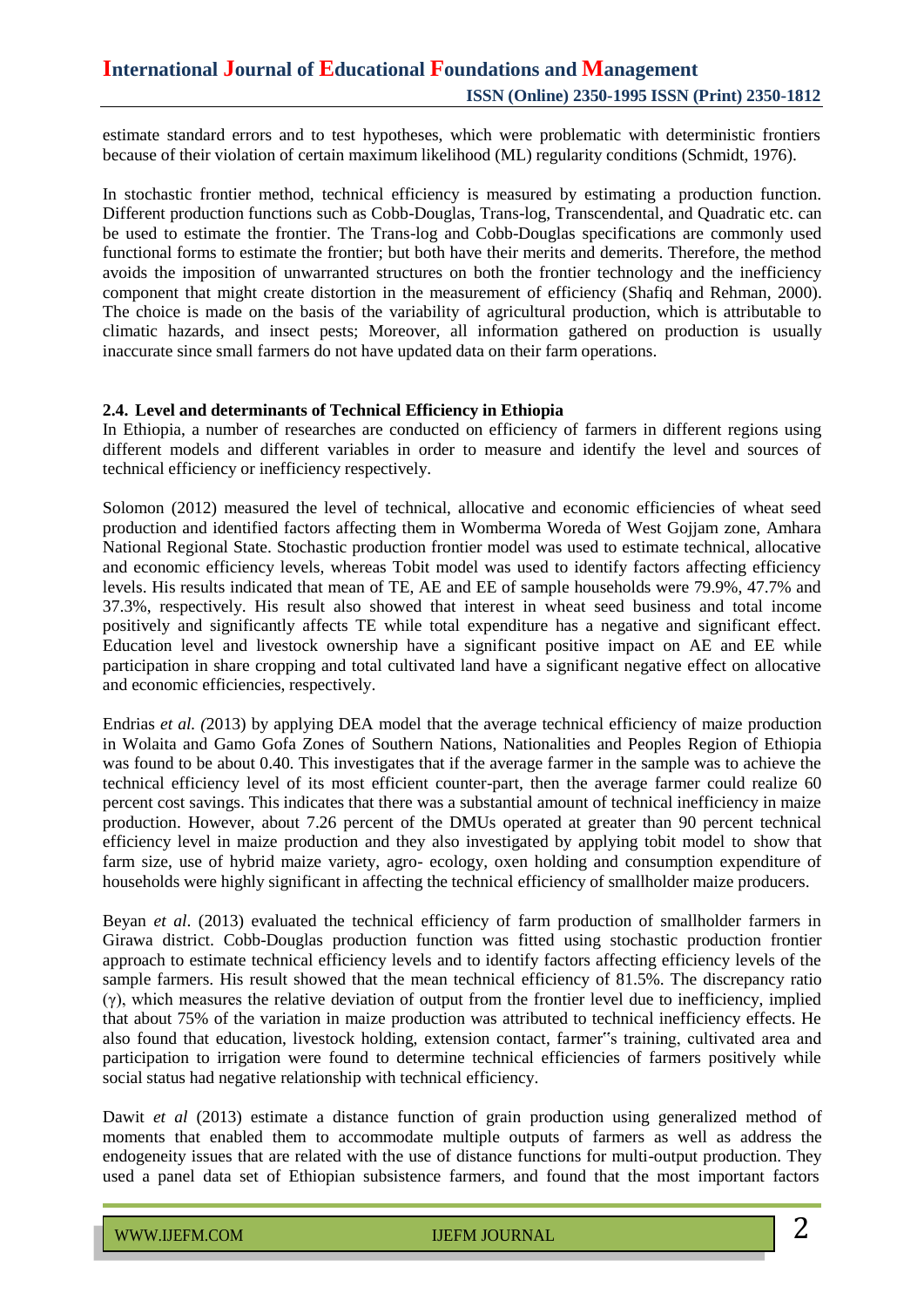determining farmers' efficiency in Ethiopia are having access to the public extension system, participation in off-farm activities, participation in labor sharing arrangements, gender of the household head, and the extent to which farmers are forced to produce on marginal and steeply sloped plots. According to their study, farmers in Ethiopia are producing less than 60 percent of the most efficient farmers, on average. Moreover, the annual technical change between 1999 and 2004 is about one percent while annual efficiency change during the same period is insignificant.

Wondimu and Hassen (2014) The Stochastic Production Frontier (SPF) was employed to determine technical efficiency in maize production of smallholder farmers in Dhidhessa district. From their result, the estimated gamma parameters indicated that 73% of the total variation in maize output was due to technical inefficiency. The average technical efficiency was 86% while return to scale (RTS) was 0.96 %. Based on the results, it was concluded that there existed scope for increasing maize output by 14 percent through efficient use of existing resources. Their result also indicated that area allocated under maize and chemical fertilizers appeared to be significantly influencing maize production at 1 percent probability level and The marginal effect of inefficiency variables such as age, improved seed, labor availability, training were affect positively and significant. On the other hand number of livestock, market distance, and interaction of education and off farm income were affect negative and significant

Tefera *et al*. (2014) used the Cobb Douglas stochastic production frontier to analyze the technical efficiency in *teff* production in the Raya Alamata district. From his result Fertilizer application rate has contributed positively and significantly to *teff* production, indicating that there is a possibility to increase *teff* production by increasing fertilizer application rate. Education of the household has significant positive contribution to *teff* production indicating that there is scope for increasing *teff* production by improvement the education level of the farmers. The inefficiency in *teff* production was due to sowing of poor quality seed year after year and large operational farm size.

Solomon (2014) used the SPF model together with the inefficiency parameters to identify factors affecting level of technical efficiency and the study shown that age of the household head measured in years was found to be the determinant of technical inefficiency negatively and significantly. Alternatively, age has a positive and significant effect on TE of *teff* production. The inefficiency effect analysis for major crop production shown that education, participation in soil and water conservation activities, poverty status and adoption of improved seed are the major determinants. Off-farm income of the household head was found to affect technical inefficiency in *Teff* production positively, contrary to this age of household head, slop and TLU were found to affect negatively.

Awol (2014) used SPF to Analysis Economic efficiency of rain-fed wheat producing farmers in north eastern Ethiopia: the case of Albuko district**.** His result indicated that the mean indices of allocative and economic efficiency varying widely, with an average of 42.7% and 31.65%. The study found that sex of the household heads, land fragmentation, fertility status of land, slope, credit use, and training obtained and oxen numbers contributed significantly and positively to TE, while it has inverse related with farm size. The allocative and economic efficiency of the farm household was positively and significantly affected by sex of the household heads, frequency of extension use, oxen number, family size, distance of wheat crop from residence, slope and training shows that these variables determine the level of efficiency positively. On the contrary, age of the household heads and number of livestock unit have inverse related with allocative and economic efficiency level of the farmers in the area.

In Yami *et al* (2014), a Translog production function approach was used to investigate the Source of technical inefficiency of smallholder wheat farmers in selected waterlogged areas of Ethiopia. Their result indicated that the mean technical efficiency of wheat farms of 0.55 and access to input and output market has a positive effect on efficient wheat production thereby integration of improved wheat production with the input and output market plays a significant role in enhancing the technical efficiency of wheat producer farmers. Thus provision of input (improved seeds, fertilizer, pesticides herbicides and fungicides) and output market facilities raises farmers" wheat production efficiency level.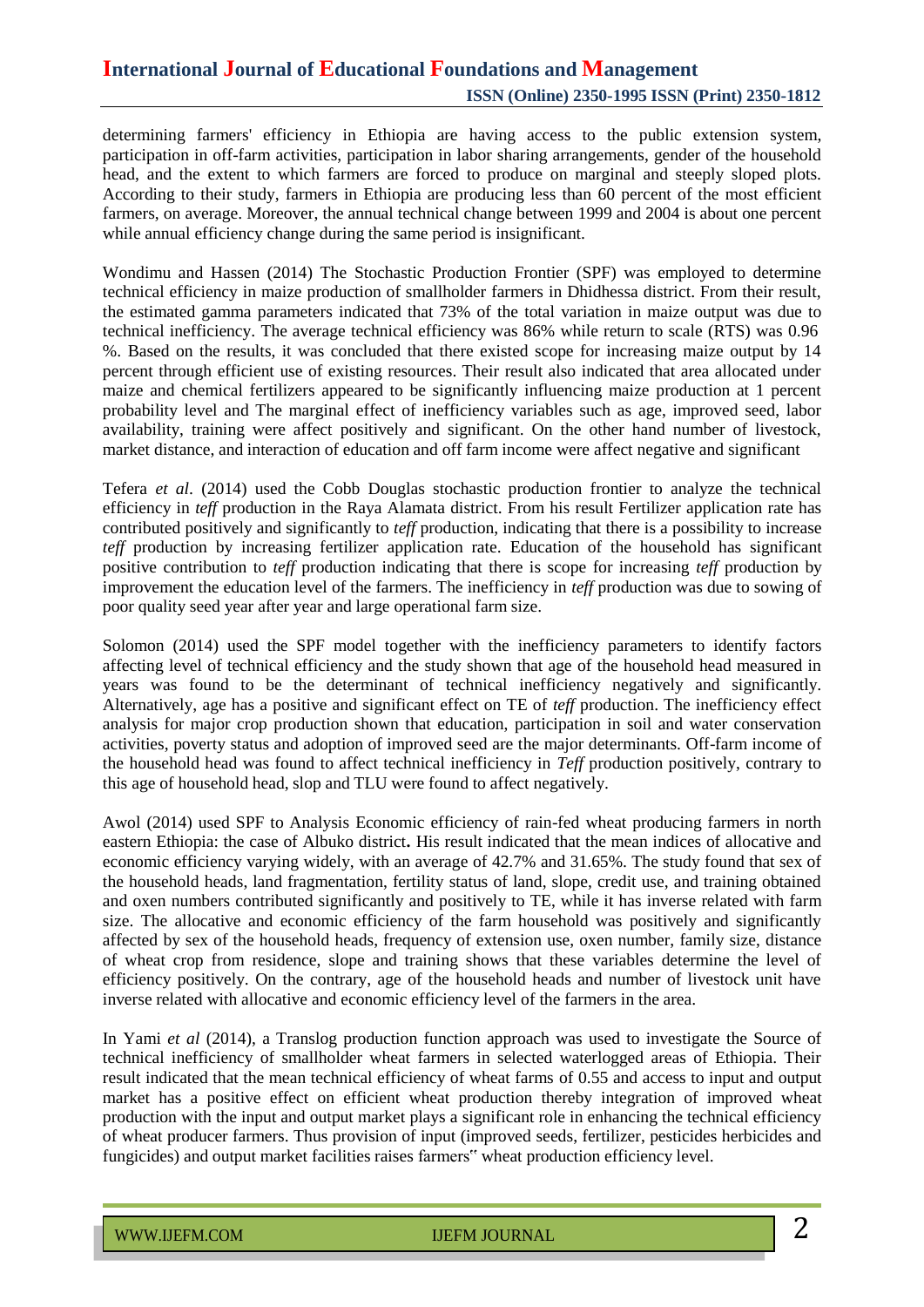Ahmed *et al* (2014) used a Cobb-Douglas stochastic frontier production analysis approach with the inefficiency effect model to analyze the technical efficiency in maize production of smallholder farmers in central rift valley of Ethiopia. Their result shows that the mean technical efficiency of the farmers in the production of maize as 88 percent. The estimated stochastic production frontier (SPF) model indicates that DAP fertilizer, Area, Labor, seed and oxen as significant determinants of maize production level. The estimated SPF model together with the inefficiency parameters shows that frequency of extension contact, access to credit and number of weeding positively and significantly determining the technical efficiency level and family size distance to market negatively and significantly determined technical efficiency level of the farmers in maize production in the study area.

Getachew and Bamlak (2014) used a stochastic frontier approach to analyzed technical efficiency of small holder maize growing farmers of Horo guduru wollega zone. Their result indicated inefficiency in the production of maize in the study area. The relative deviation from the frontier due to inefficiency was 85 percent. The average estimated technical efficiency for smallholder maize producers ranges from 0.06 to 0.92 with a mean technical efficiency of 0.66 (66%). The analysis also reveals that the educational level of the farmer, age of household head, land fragmentation, extension services, engagement in off-farm/non-farm activities, and total land holding of the farmer are the major socioeconomic factors influencing farmers" technical efficiency and maize output.

Bachew *et al* (2015) conducted smallholder *teff* productivity and Efficiency analysis in High-Potential Districts of Ethiopia. They applied data envelopment analysis to measure smallholder *teff* producers' relative productivity and efficiency. Their result indicated that sex , education level, household size, area, tropical livestock unit and production information positively affected total factor productivity and efficiency and age, number of crops household cultivated, average area of plots household cultivates , average distance between plots and household participation are negatively affect total factor productivity and efficiency.

Hailemaraim (2015) used a Cobb-Douglas stochastic frontier production analysis approach with the inefficiency effect model to simultaneously estimate technical efficiency and identify the determinants of efficiency variations among *Teff* producer farmers in Bereh District. From his result maximum likelihood parameter estimates showed that *Teff* output was positively and significantly influenced by area, fertilizer, labor and number of oxen. The estimated mean level of technical efficiency of *Teff* producers was about 72 percent. His result also indicated that Fertility status of the farm, off-farm occupation; education, credit service, and extension contact determining technical efficiency positively and significantly. However, age of the household head, family size, number of farm plot, and total farm size were found to reduce farmers" technical efficiency.

Wudineh and endrias (2016) employed the stochastic frontier and translog functional form with a onestep approach to assess efficiency and factors affecting efficiency in wheat production. From their result the maximum likelihood estimates for the inefficiency parameter depicted that most farmers in the study area being not efficient. The mean technical efficiency was found to be 57%. Factors such as sex, age and education level of the household head, livestock holding, group membership, farm size, fragmentation, tenure status and investment in inorganic fertilizers affected efficiency positively and distance to all weather roads negatively affected. The finding implies presence of an opportunity to improve technical efficiency among the farmers by 43% through gender-sensitive agricultural intervention, group approach extension, and attention to farmers" education, scaling out of best farm practices.

Hassen (2016) employed SPF to measure the level of technical efficiency and identify its determinants in wheat crop for smallholder farmers in south Wollo Zone, Ethiopia. his result showed that the average technical efficiency of wheat production in the study area was 79 percent indicating a good potential for increasing wheat output by 21 percent with the existing technology and levels of inputs. His econometric results of stochastic production function indicated area, seed, fertilizer, man days and oxen days positively affecting the technical efficiency.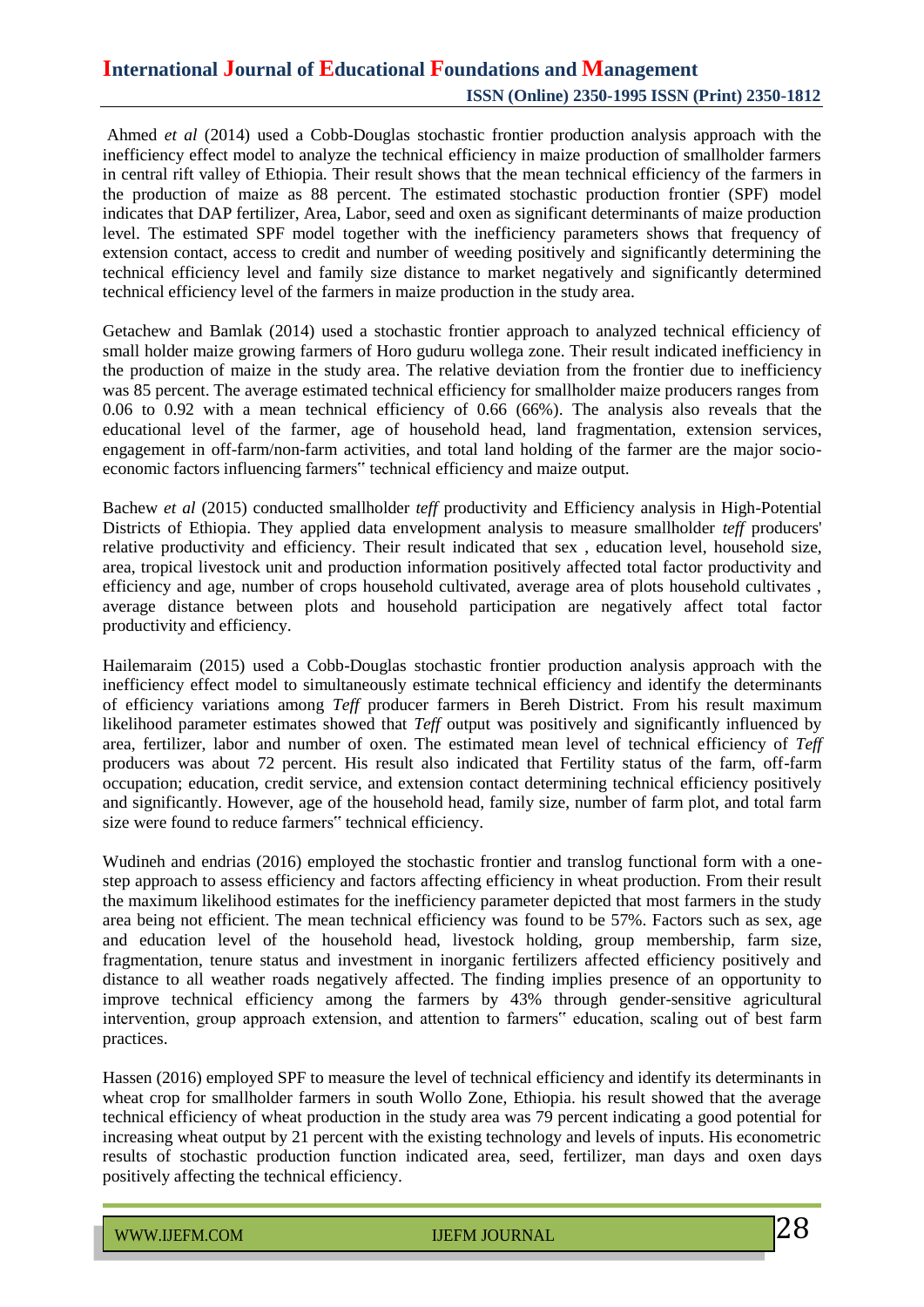#### **3. SUMMERY AND CONCLUSION**

The major grain crops grown in Ethiopia are *teff*, wheat, maize, barley, sorghum, and millet. Out of the total grain production, cereals account for roughly 60% of rural employment and 80% of total cultivated land. In the crop production sub-sector, cereals were the dominant food grains. The major crops occupy over 8 million hectares of land with an estimated annual production of about 12 million tons. The potential to increase productivity of these crops is very high as it has been demonstrated and realized by recent extension activities in different parts of the country. However, population expansion, current low productivity due to lack of technology transfer and decreasing availability of arable land are the major contributors to the current food shortage in Ethiopia. Various staple crops dominate different parts of Ethiopia; however, *teff* is either the principal staple or among the most consumed crops in almost all parts of the country. Moreover, the demand for *teff* is elastic with respect to income.

Reducing inefficiency (increasing efficiency) is the best way to enhance productivity. Inefficiency is the inability of the farm to produce maximum possible output with a given bundle of inputs. Different studies have indicated that the existence of inefficiencies in the agricultural sector of Ethiopia. The efficiency level is different from farmer to farmer and place to place. This indicates the possibility of increasing productivity by improving efficiency without increasing the resources base or developing new technologies

The primary objective of this seminar was to review determinants and level of technical efficiency of *teff* production system in Ethiopia. This was achieved by reviewing the efficiency of smallholder *teff* farmers and identifying the determinants of technical efficiency.

The review result suggests that DEA and SPF models are used to estimate level of technical efficiency and identify determinants of technical efficiency, and amount of output and efficiency in the utilization of production input could be obtained significantly by paying more attention to the determinants of technical efficiency. Some of the areas which demand more attention were availability of improved seed and adoption of recommended management practices of farmers in *teff* cultivation. In addition Income level, education level, livestock holding, extension contact, training, participation in irrigation, labor availability, fertilizer, participation in soil and water conservation, off/non-farm occupation, sex of the household, fertility status of land, credit availability, man day, oxen day, pesticides, herbicides, access to input and output market, number of weeding, family size, group membership, Households` expenditure, farm size, participation in share cropping, social status, age of the household, slop of the farm, number of crops cultivated by the households, distance of market, distance of farm from household residence and land fragmentation are found to affect level of farmers" technical efficiency. These factors can either affect efficiency positively or negatively and most of those factors are location specific. That is, a factor which has positive impact on technical efficiency at a particular locality at one time was found to appear with the opposite effect or become irrelevant in another locality. It follows from these findings that we cannot identify universally defined factors either hindering or enhancing or not affecting technical efficiency of farmers. Therefore, undertaking studies on farm households" efficiencies in different localities help the policy makers and other development workers to design and implement an appropriate policy intervention. It was also indicated that a number of factors can affect the efficiency level of farmers, but these factors are not equally important and similar in all places at all time. A decisive factor in one place at certain time may not necessarily be a significant factor in other places or even in the same places after some time. Therefore, policy implications drawn from some of the above empirical works may not allow in designing area specific policies to be compatible with its socio-economic as well as agro-ecologic conditions. Moreover the level of technical efficiency of *teff* production in Ethiopia falls on between 55% and 90% indicating a good potential for increasing *teff* output by 10%-45% with the existing technology and levels of inputs.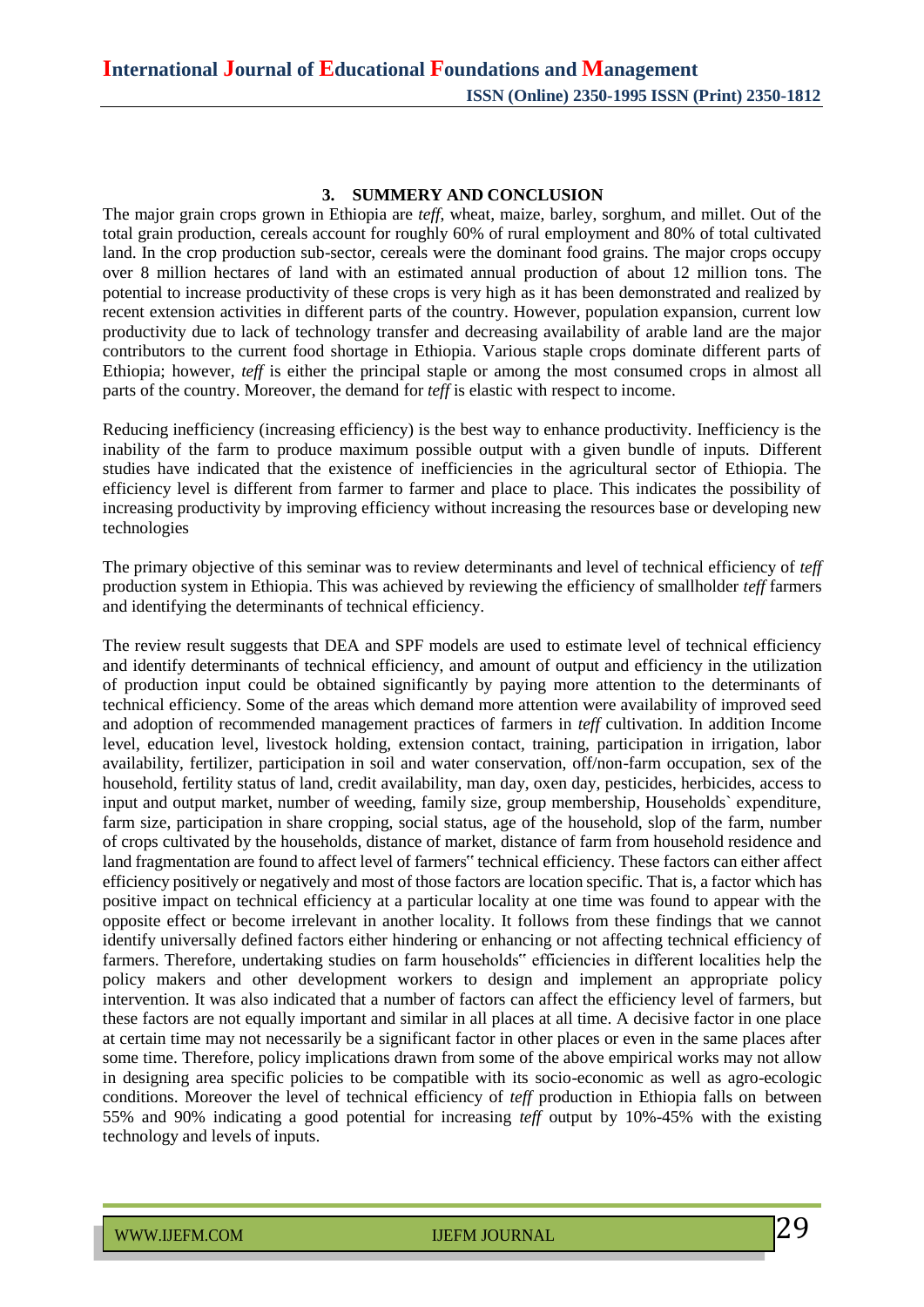### **Abbreviations**

GDP; Gross Domestic Production; NBE: National Bank of Ethiopia; OLS: Ordinary Least Square; SFA: Stochastic Frontier Analysis; SPF: Stochastic Production Frontier; TE: Technical Efficiency ; TLU: Total Livestock Unit; UN: United Nations

### **4. REFERENCE**

- 1. Abu, T. and Quintin, G. 2013. Ethiopia Grain and Feed Annual Report. [Internet]. Report Number: ET1301. Available from:
- a. [http://gain.fas.usda.gov/Recent%20GAIN%20Publications/Grain%20and%20Feed%20Annual](http://gain.fas.usda.gov/Recent%20GAIN%20Publications/Grain%20and%20Feed%20Annua)\_A ddis%20Ababa\_Ethiopia\_4-17-2012.pdf [Accessed 09 December 2013].
- 2. Aigner, D.J. and S.F. Chu. 1968. On Estimating the Industry Production Function. *The American Economic Review*, 58(4): 826-839.
- 3. Aigner, D.J., C.A.K, Lovell and P. Schmidt. 1977. Formulation and Estimation of Stochastic Frontier Production Function Models. *Journal of Economics,* 6: 21-37.
- 4. Alemu MD, Tegegne B, Beshir H (2018). Technical Efficiency in Teff (Eragrostisteff) Production: The Case of Smallholder Farmers in Jamma District, South Wollo Zone, Ethiopia. *Journal of Agricultural Economics and Rural Development*, 4(2): 513-519.
- 5. Awol Ahmed. 2014. Economic Efficiency Of Rain-Fed Wheat Producing Farmer"s In North Eastern Ethiopia. MSc Thesis Presented to School of Graduate Studies of Haramaya University, Haramaya, Ethiopia.
- 6. Bachewe, F.N., Koru, B., and Taffesse, A.S. (2015). Cereals Productivity and its Drivers: The case of Ethiopia. *IFPRI/ESSP II Working Paper 74,* International Food Policy Research Institute, Addis Ababa, Ethiopia.
- 7. Battese, G.E. and T.J. Coelli. 1993. A stochastic frontier production function incorporating a Model for Technical Inefficiency effects: Department of Economics University of New England.
- 8. Battese, G.E. and T.S. Coelli. 1995. Model for Technical Efficiency Effects in a stochastic frontier Production function for panel data. *Empirical Economics*, 20: 325-332.
- 9. Beyan Ahmed, Jema Haji and Endrias Geta. 2013. Analysis of farm households' technical efficiency in production of smallholder farmers: the case of Girawa District, Ethiopia. *Journal of Agriculture and Environmental Science*, 13(12): 1615-1621.
- 10. Coelli, T., D.S.P. Rao and G.E. Battese. 1998. Introduction to Efficiency and Production Analysis. Kluwer Academic Publisher, USA.
- 11. Coelli, T. 1996a. A guide to FRONTIER version 4.1: a computer program for frontier production function estimation. CEPA Working Paper 96/07, Department of Econometrics, University of New England, Armidale, Australia.
- 12. Coelli, T.J. 1995. Recent development in Frontier Modeling and Efficiency Measurement. *Australian Journal of Agricultural Economics,* 39(3):219-245.
- 13. CSA (Central Statistical Agency). 2011a. Agriculture in figures, on key finding of the 2008/09- 2010/11 agricultural sample surveys for all sectors and seasons.
- 14. CSA (Central Statistical Agency). 2011/12. Population size by Age, Area and Density by Region, Zone and District.
- 15. CSA (Central Statistical Agency). 2015. Agricultural sample survey. Addis Ababa, Ethiopia.
- 16. Central Statistical Agency. 2005a, 2006a...2014a. *Agricultural Sample Survey: 2004/5, 2005/6... 2013/14 (1997, 1998... 2006 E.C.) Volume IV: Report on Land Utilization (Private Peasant Holdings, Meher Season).* Addis Ababa, Ethiopia.
- 17. Dawit, K.M., Jerey, H.D. and Esendugue, G.F. 2013 Productivity and Efficiency of Small Scale Agriculture in Ethiopia. [Internet]. Southern Agricultural Economics Association (SAEA) Annual Meeting, Orlando, Florida, 3-5 February 2013. Available from:
- 18. [http://ageconsearch.umn.edu/bitstream/143038/2/Productivity\\_Small\\_Scale\\_Agriculture](http://ageconsearch.umn.edu/bitstream/143038/2/Productivity_Small_Scale_Agriculture) SAEA2013\_Mekonnen\_Dorfman\_Fonsah\_Submitted.pdf [Accessed 09December 2013].
- 19. Dorosh, P., Robinson, S., and Thurlow, J. 2015. *Implications of Agricultural Productivity Growth for Structural Change and Employment in Ethiopia*. Paper presented at the EDRI-IFPRI Seminar, Addis Ababa, Ethiopia.
- 20. Endrias Geta, Ayalneh Belay, Belay Kasa and Eyasu E. 2013. Productivity and efficiency analysis of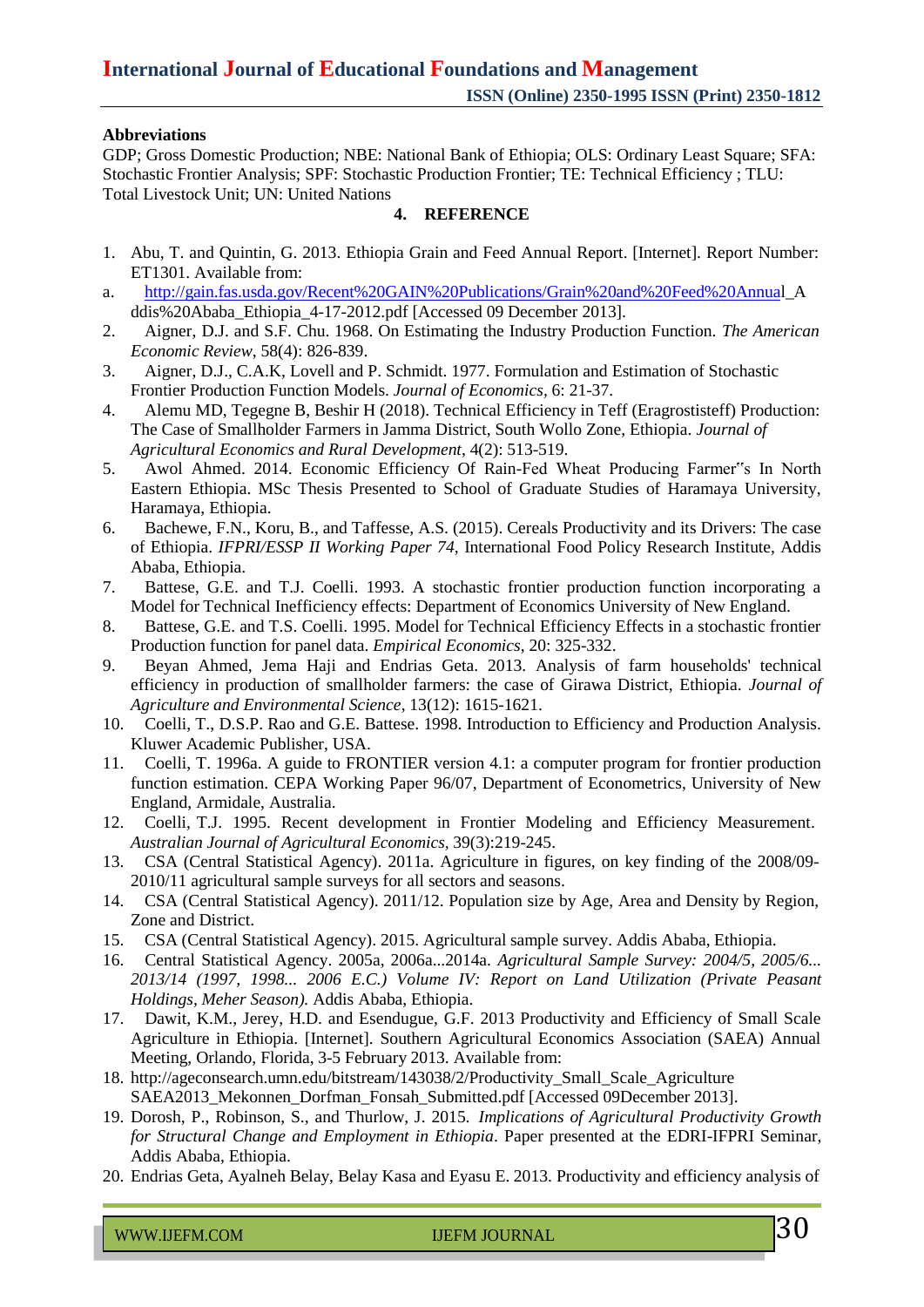smallholder maize producers in southern Ethiopia. D. Agricultural Economics, Haramaya University, Haramaya, Ethiopia.

- 21. Fantu Nisrane Bachewe, Bethlehem Koru, and Alemayehu Seyoum Taffesse. 2015. Smallholder Teff Productivity and Efficiency: Evidence from High-Potential Districts of Ethiopia. A paper presented at the 29th International Conference of Agricultural Economists in *Milan* 8-14 August 2015.
- 22. Farrell, M.J. 1957. The measurement of productive efficiency. *Journal of Royal Statistical Society*, Series A, 120: 253-290.
- 23. Getachew Magnar Kitila and Bamlak Alamirew Alemu, 2014. Analysis of Technical Efficiency of Small Holder Maize Growing Farmers of Horo Guduru Wollega Zone in Ethiopia. *Science, Technology and Arts Research Journal, July-Sep 2014, vol.3 (3): pp.204-212*.
- 24. Getahun Gemechu Abebe. *2014.* Off-Farm Income and Technical Efficiency of Smallholder Farmers in Ethiopia. Agricultural Food and Environmental Policy Analysis (AFEPA) Degree thesis No 862 · ISSN 1401-4084, Uppsala 2014.
- *25.* Greene, W.H. 1980. Maximum Likelihood Estimation of Econometric Frontier Function. *Journal Econometrics,* 13:27-56*.*
- 26. Greene, W.H. 1990. On the Estimation of a Flexible Frontier Production. *Journal of Econometrics, 13: 101-115*.
- 27. Greene, W. H. 2003. Econometric Analysis. 5th edition. Macmillan, New York, pp 1083.
- 28. Hailemaraim Leggesse. 2015. Technical Efficiency in *Tef* Production: The Case of Bereh District of Ethiopia. MSc Thesis Presented to School of Graduate Studies of Haramaya University, Haramaya, Ethiopia.
- 29. Hassen Beshir. 2016. Technical Efficiency Measurement and Their Differential in Wheat Production: The Case of Smallholder Farmers in South Wollo. *International Journal of Economics, Business and Finance, Vol. 4, No. 1, January 2016, pp. 1-16*, Available online at <http://ijebf.com/>
- 30. Meeusen, J. and V. D. Broeck. 1977. Efficiency estimation from Cobb Douglas production Functions with composed error. *International Economic Review*, 18: 435-444.
- 31. Musa H. Ahmed, Lemma Z., Endrias G. (2014). technical efficiency of maize producing farmers in Arsi Negelle, Central rift valley of Ethiopia. *Journal of Agriculture & Forestry, Vol. 60(1), pp.157- 167, 2014*, Podgorica.
- 32. National Bank of Ethiopia. (2014). *Annual Report 2013-2014*. Addis Ababa: NBE.
- 33. Palmer, S. and Torgerson, D.J. 1999. Definitions of efficiency. [Internet].318(7191): pp 1136. Available from DIO: 10.1136/bmj.318.7191.1136. [PMC free article] Available from: <http://www.ncbi.nlm.nih.gov/pmc/articles/PMC1115526/> [Accessed 26 November 2013].
- 34. Sankhayan, P.L. 1988. Introduction to the Economic of Agricultural Production. Prentice Hall of India Pvt. Limited. India.
- 35. Schmidt, P. 1976. On the statistical estimation of parametric frontier production functions. Rev. Econ. Stat. 58, 238–239.Michigan state university, USA.
- *36.* Shafiq, M. and T. Rehman. 2000. The Extent of Resource Use Inefficiencies in Cotton Production in Pakistan Punjab: An Application of Data Envelopment Analysis. *Agricultural Economics Journal, 22:321-330.*
- 37. Solomon Bizuayehu. 2012. Economic Efficiency of Wheat Seed Production: The Case of Smallholders in Womberma Woreda of West Gojjam Zone. Msc Thesis presented at School of Graduate Studies Haramaya University, Haramaya, Ethiopia.
- 38. Solomon Bizuayehu. 2014. Technical efficiency of major crops in Ethiopia: Stochastic frontier model. Academic Journal of Agricultural Resource, 2(6): 147-153.
- *39.* Tefera Kebeda, Gebremeskel Berhane and Menasbo Gebru. 2014. Technical efficiency in teff production by small scale farmers in Tigray. *International journal of research, vol.4.*
- 40. United Nations Population Division. 2014. *World Urbanization Prospects: The 2014 Revision, CD-ROM Edition*. Department of Economic and Social Affairs, Washington D.C.
- *41.* Wondimu Tesfaye and Hassen Beshir. 2014. Determinants of Technical Efficiency in Maize Production: The Case of Smallholder Farmers in Dhidhessa District of Illuababora Zone, Ethiopia. *Journal of Economics and Sustainable Development, 5(12): 274-284.*
- 42. Wondimu Tesfaye, Hassen Beshir and S.P.R.Chaurasia. 2014. Determinants of Technical Efficiency